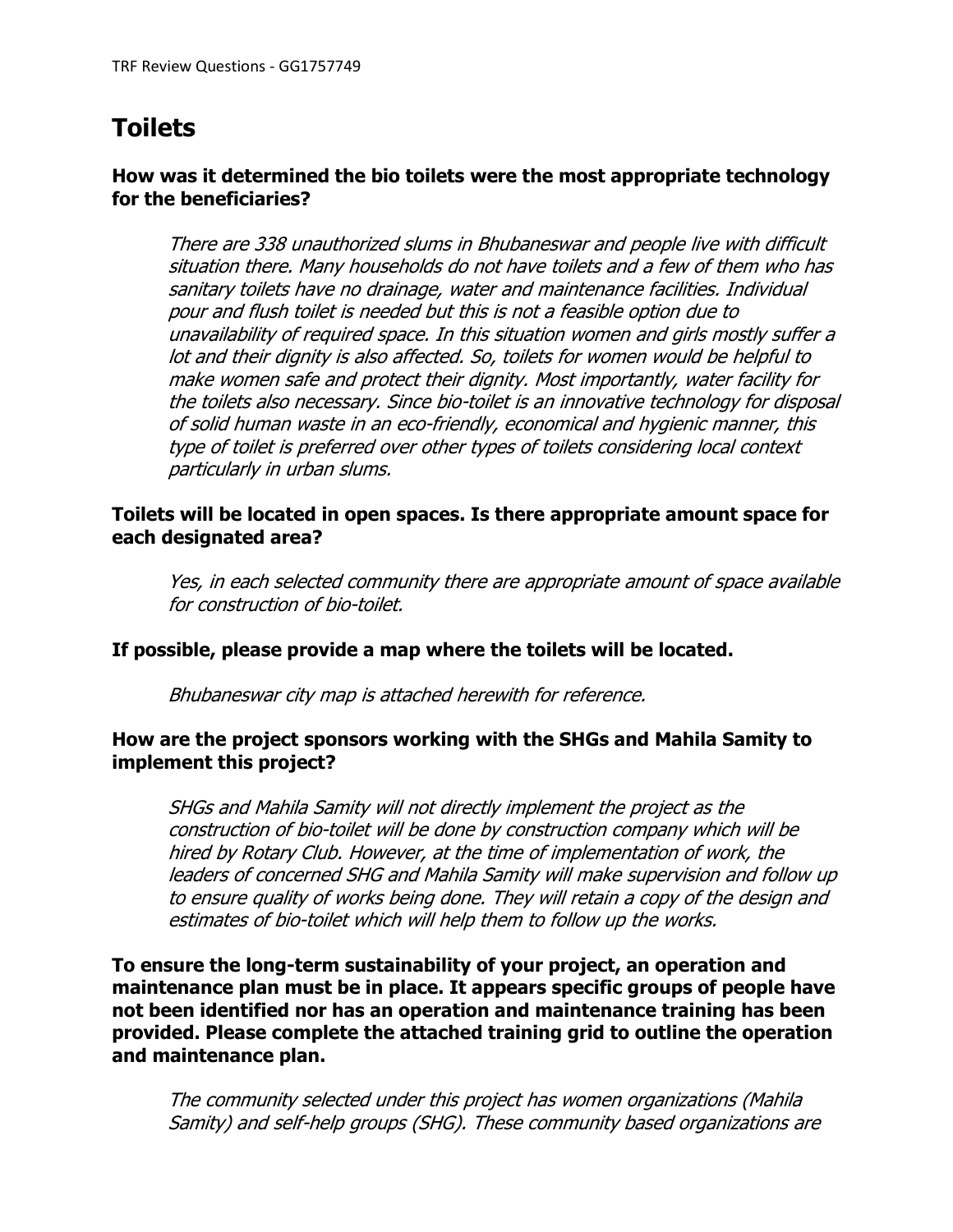promoted by LWSIT. All these Mahila Samity and SHG are very active and taking initiatives for implementing programs for overall development of their respective communities and they will take the responsibility for operationalization and maintenance of this bio-toilets too. Right from the planning process till evaluation, these organizations and groups will be actively involved as they have been continuous engaged to work with LWSIT. These organizations and groups will take over the ownership of all programs to be supported by Rotary and LWSIT.

### **How will the SHGs and Mahila Samity be able to maintain and operate the bio toilets?**

Trainings would be provided to the selected community members for use of equipment or materials to be provided to them by the project. Required equipment/ tools, accessories, other materials, etc. need to be provided for the use by trained personnel. After the use of such materials, they will retain and recycle them to other members of the community for necessary use. If required, a Task Force will be formed in the name of 'Jala Parimala Dala' from among the groups/ organizations for the maintenance and retention of materials provided by the project

## **User fee**

**As a part of your project, the user fee should have been determined by now. You need to know the collected user fees will be able to cover the operational costs and the users will be able to afford to pay the fee. Please provide the amount of the user fee and how often it will be collected.**

The user fee per head/ per month is Rs 15/-. This will be collected by the SHGs/Mahila Samity once in a month. However, this has to be decided by concerned SHGs/ Mahila Samity in their community meetings. This is very minimal cost which will be affordable by the users and with this amount the operational cost can be covered.